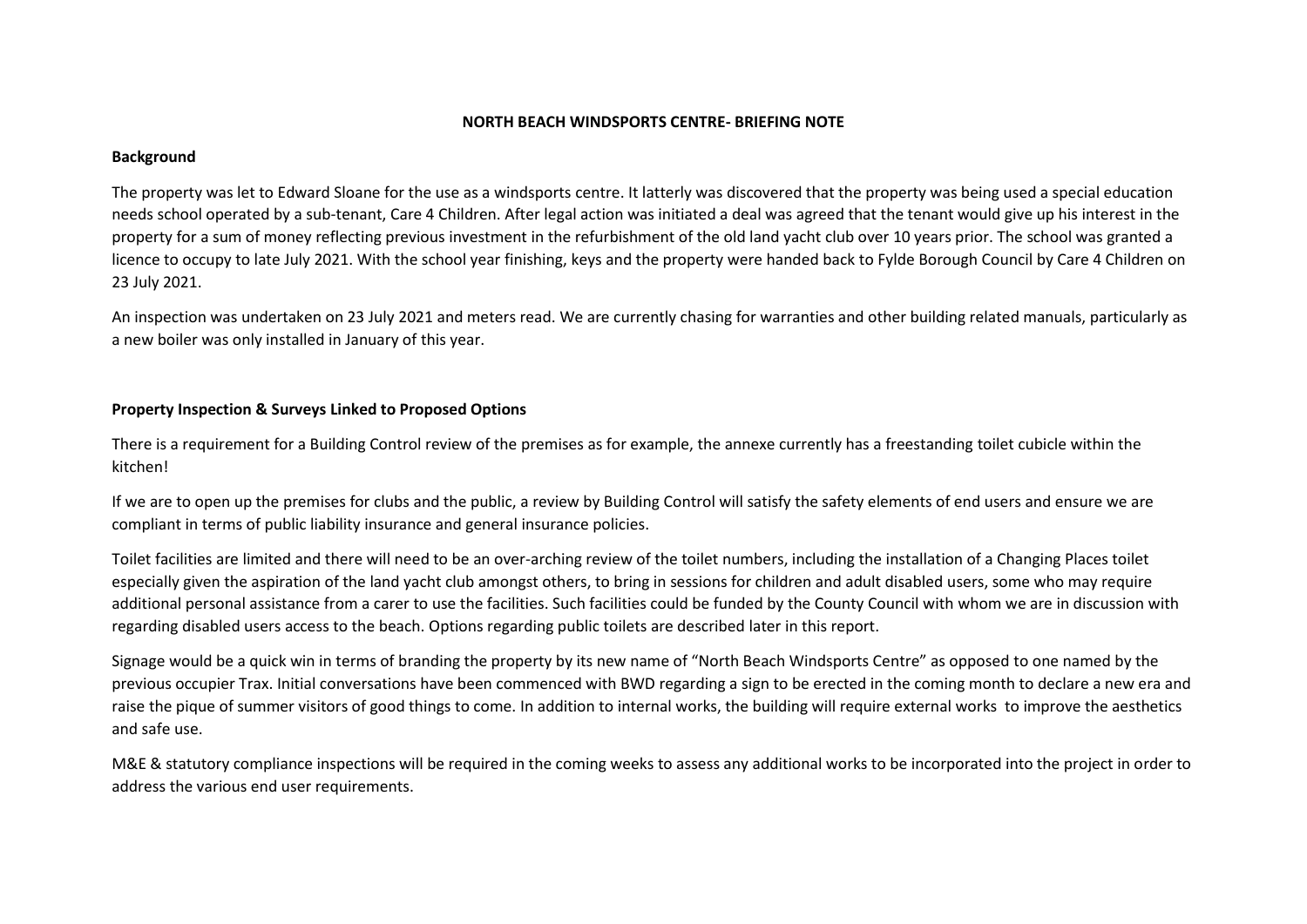#### **Future Uses Post-Works**

Once the premises are safe and legally compliant to invite in third parties and likely, post the contracted works, it lends itself to a range of uses with some initial thinking on the plans are shown at the end of this note:

### **Windsport Clubs Base & Training Facility**

Discussions have been ongoing with the St Annes Land Yacht Club and local kite surfing club, who are current users of North Beach.

The Clubs are extremely keen to have a base withing the Centre from which they can expand their membership through want to Taster Sessions and / or with community participation, disabled groups and local schools. There are already events such as Regatta and Tournaments for both sports planned for North Beach even without the current facility being available. Overall, the collective view is that a base in the Windsports Centre and access to facilities for meeting, education sessions and possible storage of equipment can only work to increase the profile and membership of their sport and clubs respectively.

Consideration is being given by the clubs to establish Community Interest Companies to enable access to funding with the council as an active partner, particularly with the attraction of a base, which will improve the chances of gaining external funding.

Clubs and schools will share facilities based on their planned use and areas marked as 4, 8, 10, 12, 13, 14 and 15 will all be for the benefit and use of clubs. These areas include toilets including a changing places toilet (13) and showers in area 12, with areas for training and education in areas 4 and 8.

**Sports Development Team** are proposing to utilise the centre at least 1 day a week for engagement & interaction with the community and schools to be an active part of delivery mechanism. In turn, the team will work alongside the partnered clubs (and schools) who are the experts in their respective activities and are therefore, best placed to manage associated risks. The sports development team are also available to ensure regular checks of club Public Liability insurance and compliance with regulations both within the centre and on the beach.

# **Café Concession**

The facility lends itself to a café towards the front of the premises which can be accessed by the club members, spectators and the general public via a ramp (prams and wheelchair access) to the front of the decked area.

An indicative layout is at the end of this note hatched in oranges and numbered areas 1, 2, 3, 9 and 10, with area 2 being converted into a disabled toilet facility and a separate staff toilet in area 10. Within area 1 there is an opening window that would serve well as an ice cream kiosk to provide double servery locations.

It is anticipated that this would be an attractive proposition for an operator with minimal outlay for the council in terms of fit out as that can be covered off by the incoming operator. The rental income could be stepped up over 2 years to cover off fit out to an annual rental income of £25,000 per annum. This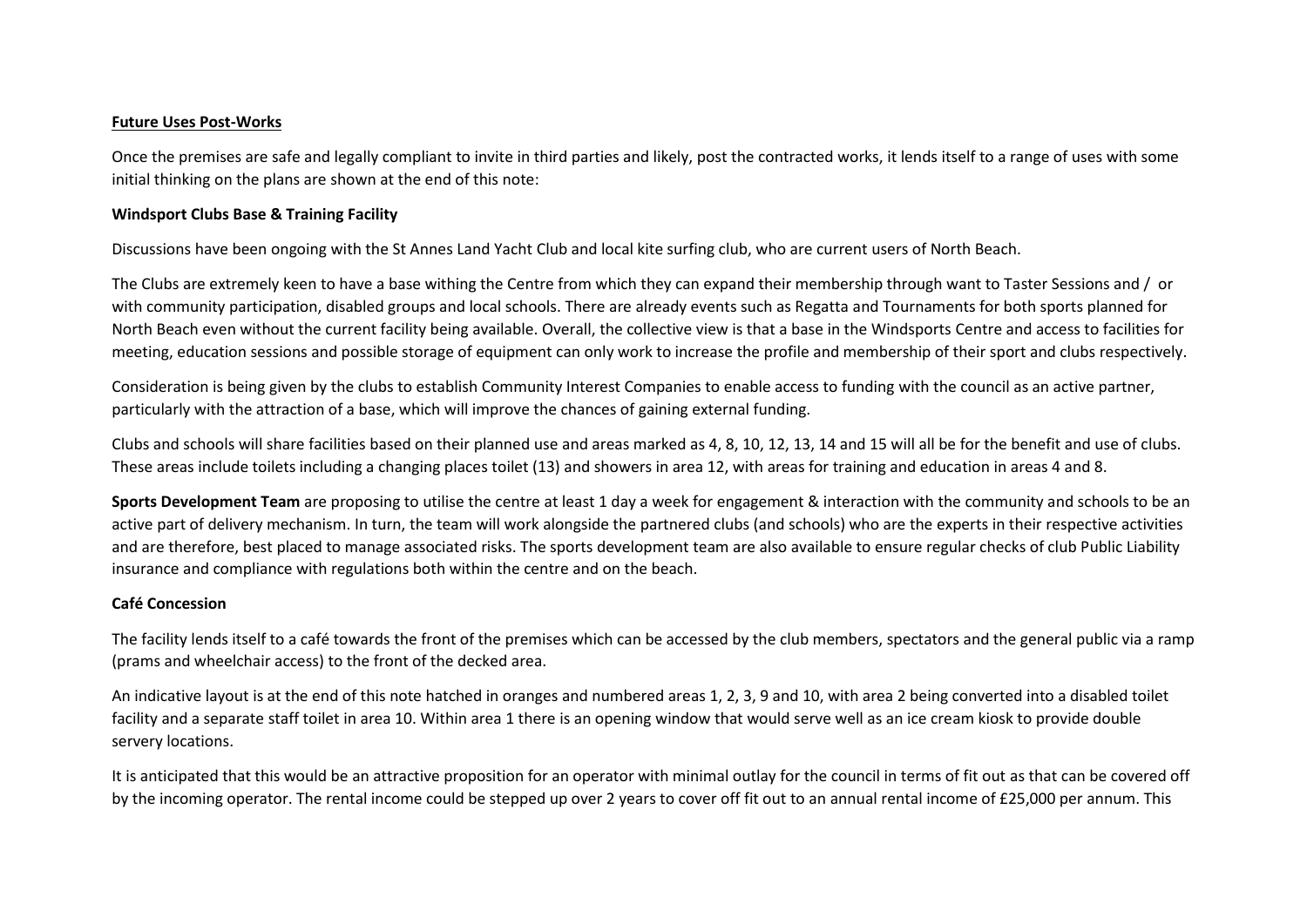money would be able to cover some of the running costs for the rest of the premises, as the running costs of the café would be picked up by a separately metered supply of water and electric, by the tenant.

#### **Education & Information Centre**

In an area between the annexe and the café is another space (area 4) that fronts out onto the deck and could provide an excellent education / information centre, potentially with an outward presence of a ranger from the Coast & Conservation team on site periodically, to answer any questions, take bookings for rambles etc.

Info-boards installed on the rooms walls about club activities, local evets, local ecology, dune projects, bird life and general beach information that can be supported by a range of public facing Tourism & Leisure team members giving talks together with invited groups such as RSPB.

# **Client / User Aspirations**

Tourism & Leisure are the client with the lead manager, Mark Wilde, confirming that use of the property by his Coast & Conservation team which will provide a welfare base and consequently ensure a continued 7-day a week presence for security of the premises.

If space allows, the new Enforcement Team could also use this as a base, again providing extra security at weekends and evenings. This would also help integrate the collaboration of both teams and increase response flexibility when required. "Hotdesking" would allow use of IT for both teams.

#### **Coast & Conservation Team Base**

There is a separately accessed annexe which can serve as an immediate base marked as 6 ,7 & on the plan below. This has been viewed by the end user who have reported that this will work very well for them, with a request to ensure that there are opening patio doors to the beach side to tie in with the existing elevation. They would wish to have IT (no3) and telephone points (no1) installed as soon as possible which appears feasible. Their use and occupation of the annexe will not interfere with the contracted works proposed for the premises.

#### **Public Toilets**

An option discussed with council staff would be to relocate the existing container adjacent to the Coastguard Station into the compound and construct the public toilets in that location instead. This container houses materials used by the coastal team as part of the dunes project.

This would have the advantage of enabling access for the public to toilets that don't compromise the security of the facility, it is proposed that a separate block is installed within the centre's walled compound. The challenge would be to secure the compound whilst giving full access to the public even when the facility isn't open. The advantages would be: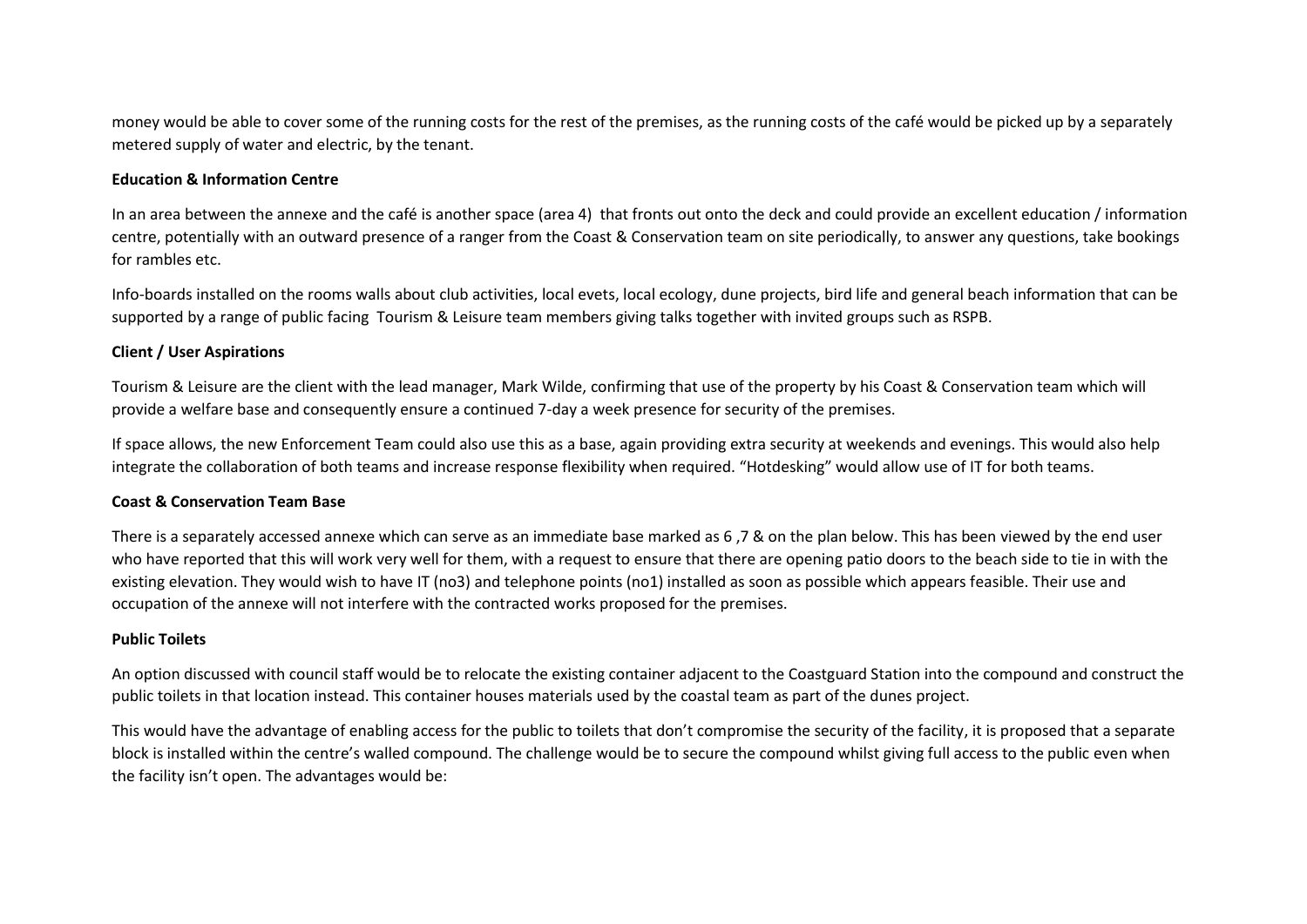- 1. The windsports centre would require minimal intervention in terms of work and could therefore be fully operational in a shorter time span.
- 2. The security of the windsports centre would be preserved within a walled and gated compound, which wouldn't be the case if there were public toilets there
- 3. The location adjacent to the Coastguard would be more visible to all visitors including disabled users as it would be adjacent to a tarmacadam car park.
- 4. Danfo who clean first thing each day, would be able to access the toilet without the need to open up the gates to the compound prior to opening of the centre itself

# **Delivery and Project Management**

The preliminary investigations and surveys as outlined in this note together with the delivery / project management are to be led by Charlie Richards who will be starting mid-August as Fairhaven HLF works wind down. It would be anticipated that a workshop to include end users would be convened to discuss the contents of this briefing note and the findings the building control review.

Charlie Richards will be appointing a small team of consultants including (but not limited to) a building architect, Quantity Surveyor, Building Services Engineer. to work up the design of the facility through the RIBA plan of work based on this briefing note and further consultation with officers, members and user groups. The Stage 4 design and cost plans will inform a capital bid for consideration by members.

The schedule for the works will be confirmed at the appropriate point within the planned stages of work as per the PRINCE 2 methodology. We are aiming to deliver the refurbishment and have the building fully operational by the start of season 2022. A detailed schedule of work including Committee approval dates, statutory approvals, design stages, procurement dates and construction dates will be provided to the PRINCE 2 project board as soon as practically possible, once the appropriate initial design work has been undertaken to transfer the brief into a design format.

The Estates & Assets team can advertise the concession opportunity once final details are known to enable the café facility to be open at the same time as the centre is ready for access by the clubs and public alike.

Note completed by Marie Percival, Estates & Asset Manager, July 21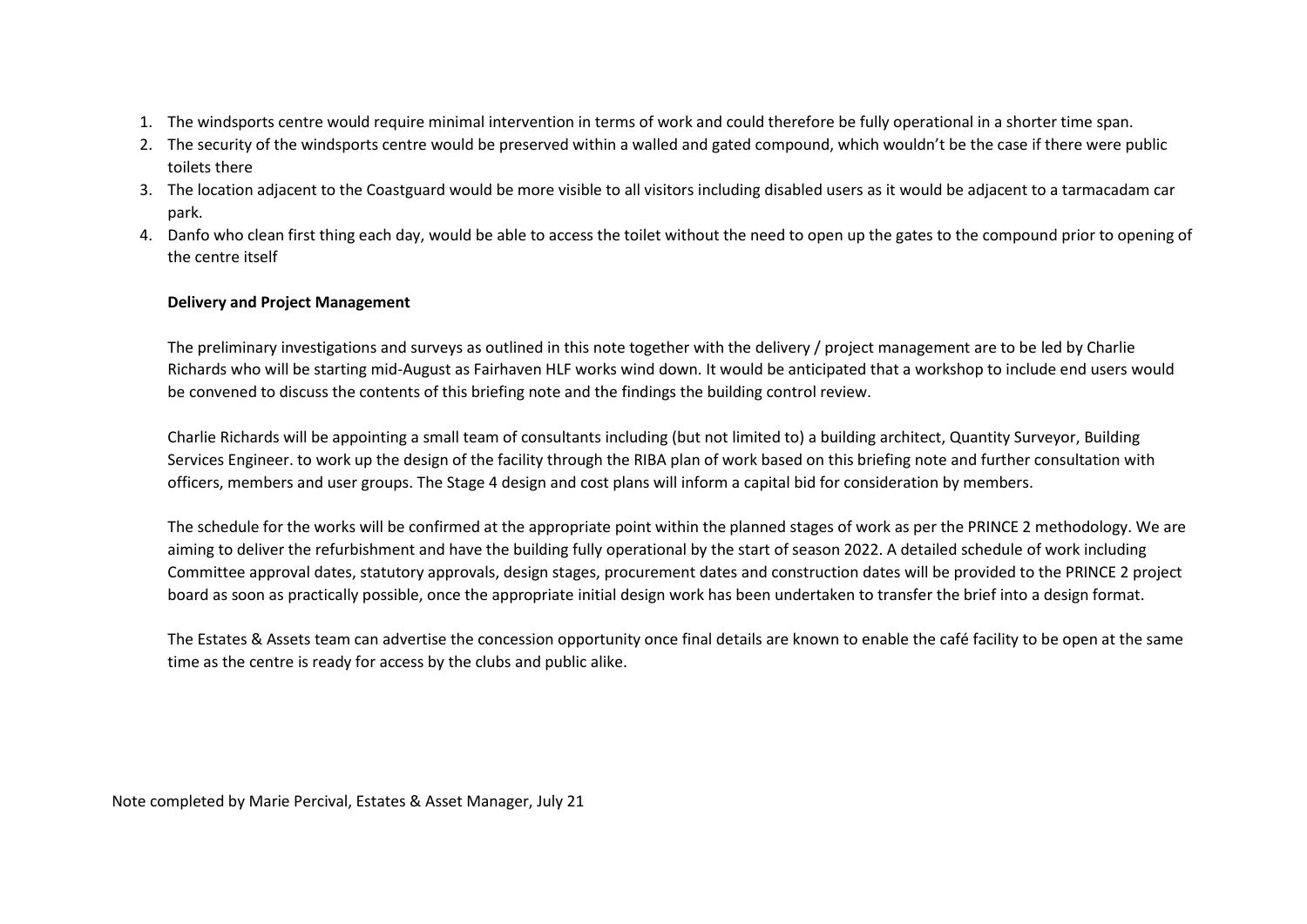